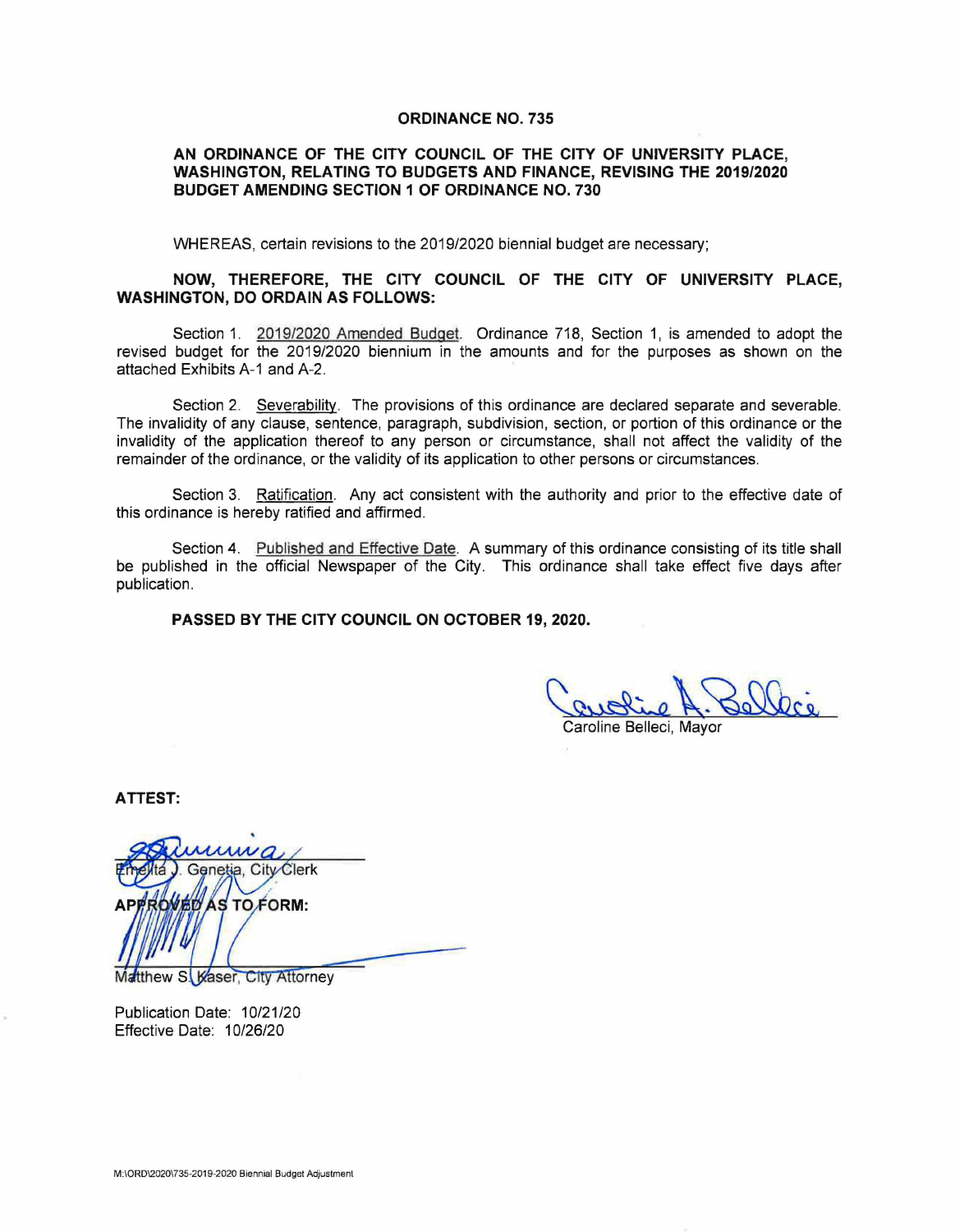#### ΕΧΗΙΒΙΤ Α-1 **CITY OF UNIVERSITY PLACE** 2019 Amended Budget

|                              |                                             |                | <b>REVENUES</b> |                       |                |  | <b>EXPENDITURES</b> |                |                          |                |                |
|------------------------------|---------------------------------------------|----------------|-----------------|-----------------------|----------------|--|---------------------|----------------|--------------------------|----------------|----------------|
|                              |                                             |                | & OTHER         |                       |                |  |                     | & OTHER        |                          |                |                |
|                              |                                             | <b>SOURCES</b> |                 |                       |                |  | <b>USES</b>         |                |                          |                | <b>BALANCE</b> |
|                              | <b>FUND</b>                                 |                | <b>Adopted</b>  | Adjust                | <b>Revised</b> |  |                     | <b>Adopted</b> | Adjust                   | <b>Revised</b> | <b>Balance</b> |
| Operating                    |                                             |                |                 |                       |                |  |                     |                |                          |                |                |
| General                      |                                             |                |                 |                       |                |  |                     |                |                          |                |                |
| 001                          | General                                     | S              | 16,017,927      |                       | 16,017,927     |  | ${\mathbb S}$       | 12,148,202     |                          | 12,148,202     | 3,869,725      |
|                              | <b>Special Revenue</b>                      |                |                 |                       |                |  |                     |                |                          |                |                |
| 101                          | Street                                      |                | 3,000,455       | $\tilde{\phantom{a}}$ | 3,000,455      |  |                     | 1,940,320      |                          | 1,940,320      | 1,060,135      |
| 102                          | <b>Arterial Street</b>                      |                | 426,085         | ÷                     | 426,085        |  |                     | 342,233        |                          | 342,233        | 83,852         |
| 103                          | Real Estate Excise Tax                      |                | 2,776,591       |                       | 2,776,591      |  |                     | 1,616,039      |                          | 1,616,039      | 1,160,552      |
| 104                          | Parks and Recreation                        |                | 886,536         |                       | 886,536        |  |                     | 815,031        |                          | 815,031        | 71,505         |
| 105                          | <b>Traffic Impact Fees</b>                  |                | 1,172,477       |                       | 1,172,477      |  |                     | $\sim$         |                          |                | 1,172,477      |
| 106                          | <b>Transportation Benefit District</b>      |                | 98,881          | ٠                     | 98,881         |  |                     | 98,881         |                          | 98,881         |                |
| 107                          | Development Services                        |                | 1,847,196       | ×                     | 1,847,196      |  |                     | 1,728,385      |                          | 1,728,385      | 118,811        |
| 108                          | LRF                                         |                | 4,162,440       | i.                    | 4,162,440      |  |                     | 2,262,440      |                          | 2,262,440      | 1,900,000      |
| 109                          | Police/Publice Safety Fund                  |                | 10,092,735      | ٠                     | 10,092,735     |  |                     | 5,520,114      |                          | 5,520,114      | 4,572,621      |
| 188                          | Strategic Reserve                           |                | 1,145,012       | $\blacksquare$        | 1,145,012      |  |                     | œ.             |                          |                | 1,145,012      |
|                              | <b>Sub-total Special Revenue</b>            |                | 25,608,408      | ٠                     | 25,608,408     |  |                     | 14,323,443     |                          | 14,323,443     | 11,284,965     |
| <b>Enterprise</b>            |                                             |                |                 |                       |                |  |                     |                |                          |                |                |
| 401                          | Surface Water Mgmt                          |                | 6,308,513       |                       | 6,308,513      |  |                     | 5,448,124      |                          | 5,448,124      | 860,389        |
|                              | <b>Sub-total Enterprise</b>                 |                | 6,308,513       |                       | 6,308,513      |  |                     | 5,448,124      |                          | 5,448,124      | 860,389        |
| <b>Debt Service</b>          |                                             |                |                 |                       |                |  |                     |                |                          |                |                |
| 201                          | Debt Service                                |                | 3,338,607       |                       | 3,338,607      |  |                     | 3,334,564      |                          | 3,334,564      | 4,043          |
|                              | <b>Sub-total Debt Service</b>               |                | 3,338,607       | $\ddot{}$             | 3,338,607      |  |                     | 3,334,564      |                          | 3,334,564      | 4,043          |
|                              |                                             |                |                 |                       |                |  |                     |                |                          |                |                |
| <b>htal Operating</b>        |                                             |                | 51,273,455      |                       | 51,273,455     |  |                     | 35,254,333     |                          | 35,254,333     | 16,019,122     |
| Capital Improvement          |                                             |                |                 |                       |                |  |                     |                |                          |                |                |
| 301                          | Parks CIP                                   |                | 2,637,302       |                       | 2,637,302      |  |                     | 941,617        |                          | 941,617        | 1,695,685      |
| 302                          | Public Works CIP                            |                | 13,027,814      | $\omega$              | 13,027,814     |  |                     | 13,027,814     |                          | 13,027,814     |                |
| 303                          | Municipal Facilities CIP                    |                | 3,774,105       |                       | 3,774,105      |  |                     | 3,774,105      |                          | 3,774,105      |                |
| jub-total CIP                |                                             |                | 19,439,221      | $\bullet$             | 19,439,221     |  |                     | 17,743,536     | $\overline{\phantom{a}}$ | 17,743,536     | 1,695,685      |
| <b>Internal Service</b>      |                                             |                |                 |                       |                |  |                     |                |                          |                |                |
| 501                          | Fleet & Equipment                           |                | 456,679         |                       | 456,679        |  |                     | 207,950        |                          | 207,950        | 248,729        |
| 502                          | Information Technology & Services           |                | 2,014,717       |                       | 2,014,717      |  |                     | 1,885,125      |                          | 1,885,125      | 129,592        |
| 505                          | Property Management                         |                | 870,061         |                       | 870,061        |  |                     | 852,840        |                          | 852,840        | 17,221         |
| 506                          | Risk Management                             |                | 145,800         |                       | 145,800        |  |                     | 145,800        |                          | 145,800        |                |
| tal Internal Service         |                                             |                | 3,487,257       | ÷,                    | 3,487,257      |  |                     | 3,091,715      | ÷,                       | 3,091,715      | 395,542        |
| <b>Non-Annually Budgeted</b> |                                             |                |                 |                       |                |  |                     |                |                          |                |                |
|                              | 150 Donations and Gifts to University Place |                | 23,860          | ್ನ                    | 23,860         |  |                     | 23,860         |                          | 23,860         |                |
|                              | ion-Annually Budgeted                       |                | 23,860          | ٠                     | 23,860         |  |                     | 23,860         |                          | 23,860         |                |
| <b>Total Budget</b>          |                                             |                | 74,223,793      | $\overline{ }$        | 74,223,793     |  |                     | 56,113,444     |                          | 56,113,444     | 18,110,349     |

**EXHIBIT A-2** 

 $\sim$